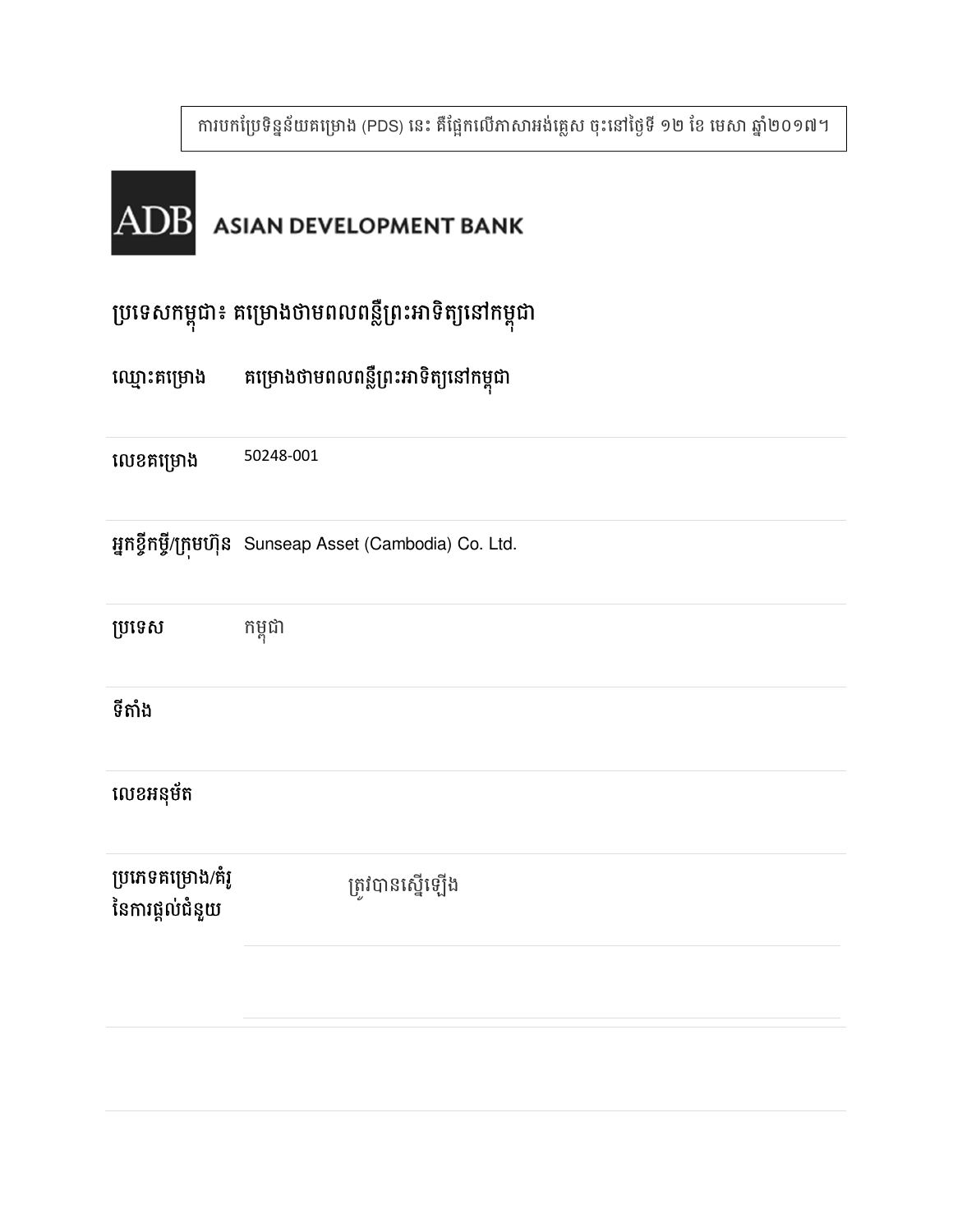| របៀបវារៈយុទ្ធ<br>សាស្ត្រ                                 | កំណើនដែលធានានិរន្តរភាពបរិស្ថាន<br>កំណើនសេដ្ឋកិច្ចបរិយាប័ន្ន |
|----------------------------------------------------------|-------------------------------------------------------------|
| កត្តាជម្រុញឱ្យ<br>មានការផ្លាស់ប្តូរ                      | ភាពជាដៃគូ<br>ការអភិវឌ្ឍវិស័យឯកជន                            |
| វិស័យ/អនុវិស័យ                                           | ថាមពល - ការបង្កើតថាមពលកកើតឡើងវិញ - ពន្លឺព្រះអាទិត្យ         |
| សមធម៌យេនឌ័រ<br>និងការបញ្ជ្រាប<br>យេនឌ័រ                  | ពុំមានសមាសភាពយេនឌ័រឡើយ                                      |
| នាយកដ្ឋាន<br>ធនាគារអភិវឌ្ឍន៍<br>អាស៊ីដែលទទួល<br>ខុសត្រូវ | នាយកដ្ឋានប្រតិបត្តិការវិស័យឯកជន                             |
| ផ្នែករបស់ធនាគារ<br>អភិវឌ្ឍន៍អាស៊ី<br>ដែលទទួលខុស<br>ត្រូវ | ផ្នែកហិរញ្ញប្បទានហេដ្ឋារចនាសម្ព័ន្ធទី ២                     |
| មន្ត្រីធនាគារ<br>អភិវឌ្ឍន៍អាស៊ី<br>ដែលទទួលខុស<br>ត្រូវ   | Hashizume, Shuji                                            |
| អ្នកឧបត្ថម្ភ<br>គម្រោង                                   |                                                             |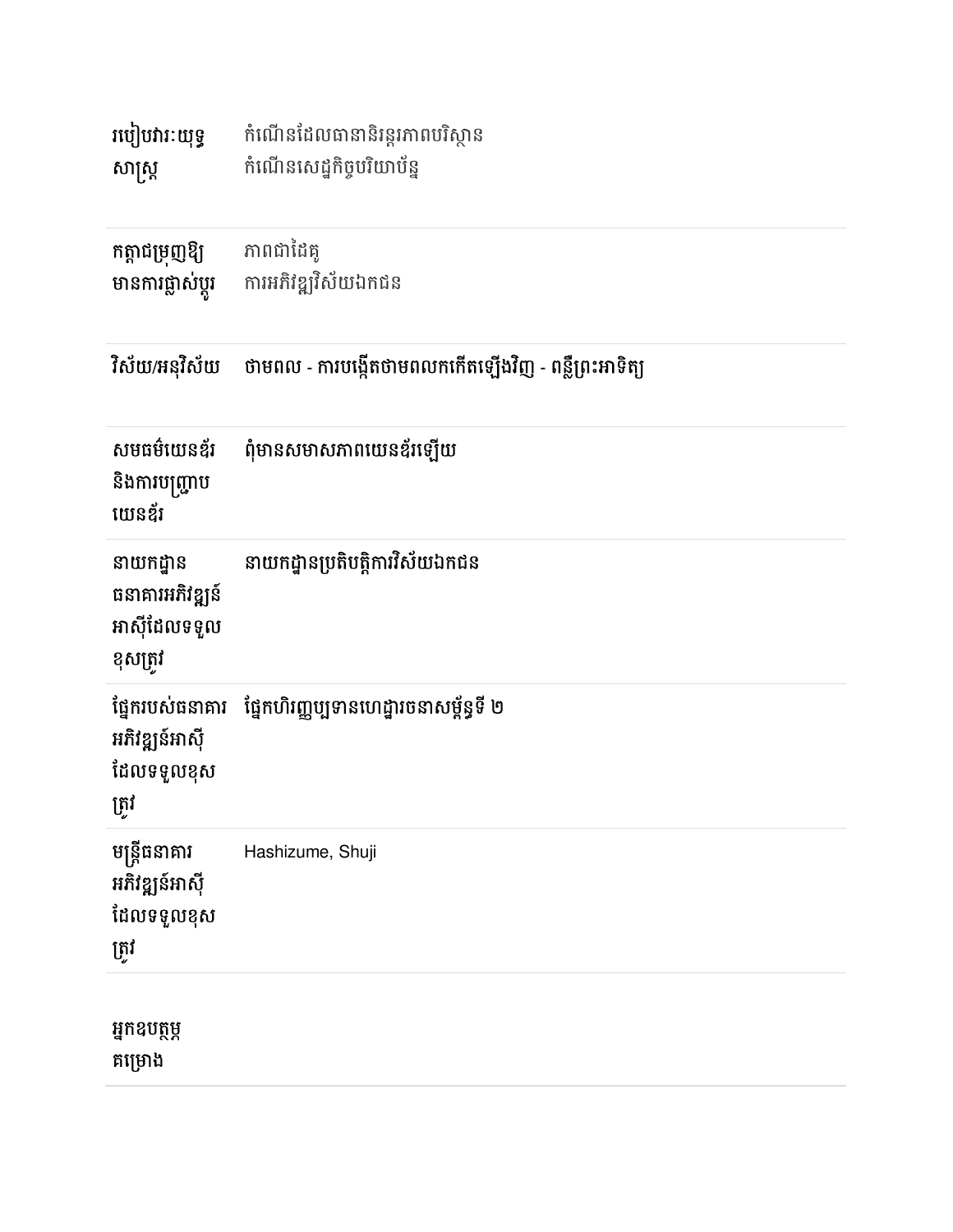| ការពណ៌នា                                        | ក្នុងគម្រោងនេះ នឹងមានការសាងសង់ និងដំណើរការគម្រោងថាមពលពន្លឺព្រះអាទិត្យ<br>សម្រាប់អតិថិជនប្រើប្រាស់លើកទីមួយ ក្នុងប្រទេសកម្ពុជា ជាមួយនឹងសមត្ថភាព ១០ មេកា<br>វ៉ាត់។ គម្រោងនេះមានទីតាំងក្នុងក្រុងបាវីត ខេត្តស្វាយរៀង ជិតព្រំដែនជាមួយប្រទេសវៀត<br>ណាម។ គម្រោងនេះបានឆ្លងកាត់ការដេញថ្លៃប្រកួតប្រជែងជាអន្តរជាតិ ក្នុងគោលបំណង<br>បង្កើតនូវភាពជាដៃគូរវាងវិស័យសាធារណៈ និងឯកជន ដែលមានតម្លាភាព និងភាពប្រកួត<br>ប្រជែង និងផ្តល់នូវមូលដ្ឋាន សម្រាប់ប្រកួតប្រជែងដោយស្មើភាព។ ដូច្នេះ គម្រោងនេះនឹង<br>បង្ហាញឲ្យឃើញពីប្រយោជន៍នៃធនធានថាមពលកកើតឡើងវិញ ដែលត្រូវបានប្រើប្រាស់<br>មិនទាន់ដល់កម្រិតនៅឡើយ ក្នុងប្រទេសកម្ពុជា ហើយផ្តល់ជាគំរូដ៏សំខាន់ សម្រាប់វិស័យ<br>ថាមពលកកើតឡើងវិញ ក្នុងប្រទេសនេះ។ សម្ព័ន្ធក្រុមហ៊ុន ដែលដឹកនាំដោយក្រុមហ៊ុន<br>Sunseap ដែលជាក្រុមហ៊ុនអភិវឌ្ឍន៍ថាមពលពន្លឺព្រះអាទិត្យនាំមុខគេមកពីប្រទេសសឹង្ហបុរី<br>បានឈ្នះការដេញថ្លៃនេះ ជាមួយនឹងការផ្តល់នូវតម្លៃសេវាប្រើប្រាស់ដែលមានភាពប្រកួត<br>ប្រជែងខ្ពស់ ពោលគឺទាបជាងថ្លៃអគ្គិសនី គិតជាមធ្យម ក្នុងប្រទេសកម្ពុជា។ |
|-------------------------------------------------|---------------------------------------------------------------------------------------------------------------------------------------------------------------------------------------------------------------------------------------------------------------------------------------------------------------------------------------------------------------------------------------------------------------------------------------------------------------------------------------------------------------------------------------------------------------------------------------------------------------------------------------------------------------------------------------------------------------------------------------------------------------------------------------------------------------------------------------------------------------------------------------------------------------------------------------------------------|
|                                                 | <b>គោលដៅ និងទំហំ</b> គម្រោងនេះគឺជារោងចក្រផលិតថាមពលពន្លឺព្រះអាទិត្យសម្រាប់អតិថិជនទូទៅលើកទីមួយ<br>មិនធ្លាប់មាន ក្នុងប្រទេសកម្ពុជា និងជាគម្រោង IPP ខាងថាមពលកកើតឡើងវិញដែលបាន<br>ឆ្លងកាត់ការប្រកួតប្រជែងដំបូងគេ ក្នុងប្រទេសនេះ។ តួនាទីនាំមុខរបស់ ADB ក្នុងកញ្ចប់<br>ហិរញ្ញប្បទានសម្រាប់គម្រោងនេះ នឹងជួយបង្ហាញឲ្យឃើញពីអត្ថប្រយោជន៍នៃការបង្កើតការ<br>ផ្គត់ផ្គង់ថាមពលនៅកម្ពុជា តាមរយៈការរៀបចំភាពជាដៃគូរវាងវិស័យឯកជន និង<br>វិស័យសាធារណៈដែលអស់ចំណាយទាប ដោយប្រើប្រាស់ប្រភពថាមពលកកើតឡើង<br>វិញ។ គម្រោងនេះក៏បង្ហាញដល់រដ្ឋាភិបាល អ្នកវិនិយោគ និងអ្នកផ្តល់ហិរញ្ញប្បទាន<br>សាធារណៈផងដែរថា ការវិនិយោគហេដ្ឋារចនាសម្ព័ន្ធដែលដឹកនាំដោយវិស័យឯកជន គឺជា<br>ការវិនិយោគដែលគេអាចធ្វើទៅបានប្រកបដោយតម្លាភាព ក្នុងតម្លៃប្រកួតប្រជែង ជាមួយនឹង<br>កព្ទាប់ហិរញ្ញប្បទានដែលមានការរៀបចំបានល្អ។                                                                                                                                                                                            |
| ការតភ្ជាប់ទៅនឹង<br>យុទ្ធសាស្ត្រ<br>ប្រទេស/តំបន់ | គម្រោងនេះគឺស្របទៅតាមយុទ្ធសាស្ត្រស្តីពីភាពជាដៃគូប្រចាំប្រទេសរបស់ ADB ២០១៤-<br>២០១៨ សម្រាប់ប្រទេសកម្ពុជា និងគោលនយោបាយថាមពលរបស់ ADB ។                                                                                                                                                                                                                                                                                                                                                                                                                                                                                                                                                                                                                                                                                                                                                                                                                      |

# ប្រភេទនៃកិច្ចការពារ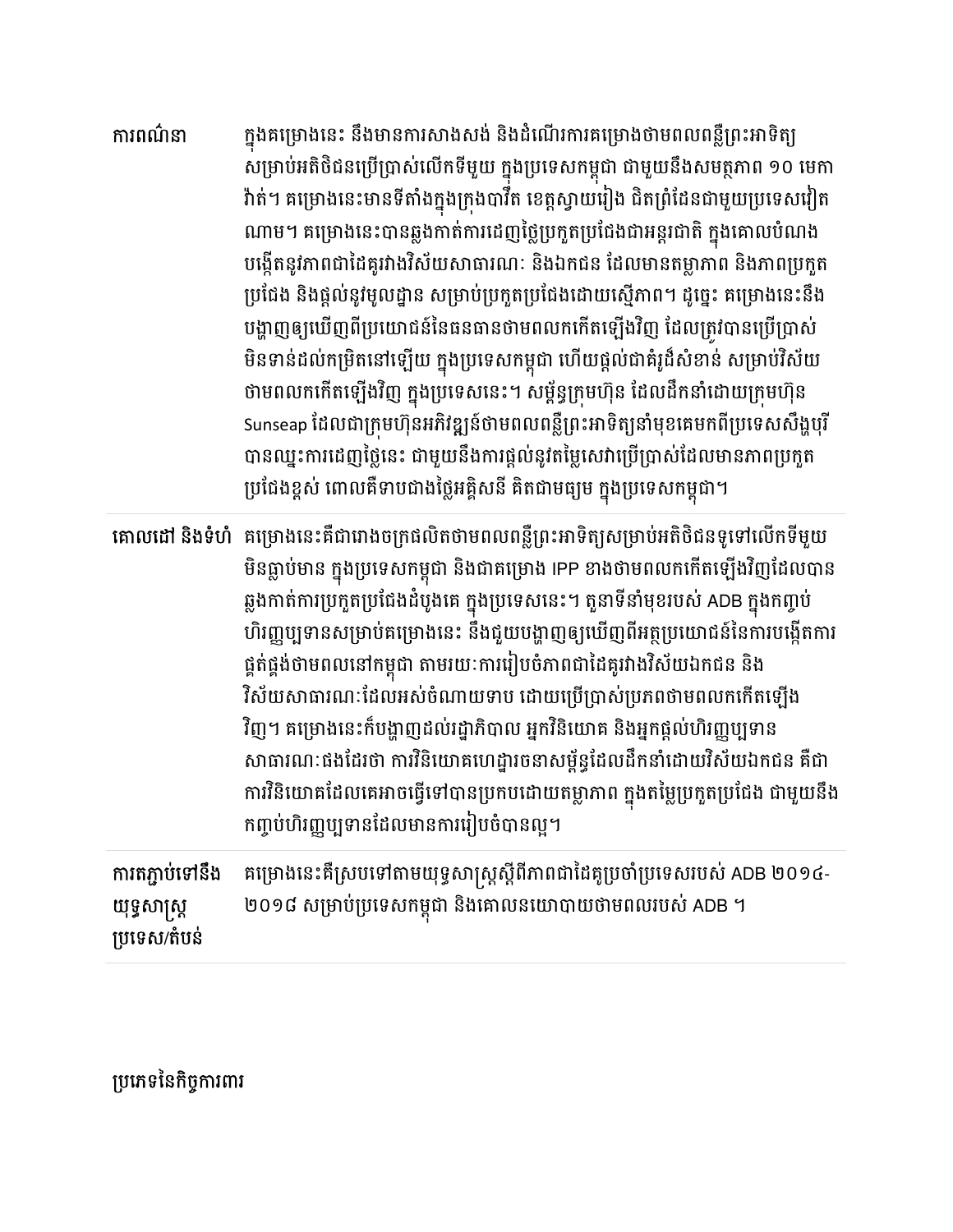### ជនជាតិដើមភាគតិច ការប្រើមហាត់បានប្រើប្រាស់ និង បានប្រើប្រាស់ និង បានប្រើប្រាស់ និង បានប្រើប្រាស់ និង បានប្រាស់ និង បានប្រើប្រាស<br>ការប្រើប្រាស់ និង បានប្រើប្រាស់ និង បានប្រើប្រាស់ និង បានប្រើប្រាស់ និង បានប្រើប្រាស់ និង បានប្រើប្រាស់ និង បា

### សង្ខេបអំពីបញ្ហាបរិស្ថាន និងបញ្ហាសង្គម

បរិស្ថាន ការពិនិត្យបឋមលើបរិស្ថាន និងសង្គម (IESE) ត្រូវបានរៀបចំឡើង សម្រាប់គម្រោងនេះ។ គម្រោងនេះមានទីតាំងនៅឆ្ងាយពីតំបន់ដែលងាយរងផលប៉ះពាល់បរិស្ថាន និងភាគច្រើនហ៊ុម ពទ្ធដោយរាលស្រេ។ ផលបះពាលពាកពន្ធនងការងារសាងសង់ ដូចជា ការកេនឡេងនូរ បរិមាណធូលី និងសម្លេងរំខាន ហានិភ័យសុខភាព និងសុវត្ថិភាពការងារ និងសហគមន៍ មិន ត្រូវបានគេរពងថានងមានក្នុងកម្រត់គួរឲ្យកតសម្គាលឡេយ ដោយសារតេដណាក់កាលសាង សង់មានរយៈពេលខ្លី និងដោយសារមានវិធានការកាត់បន្ថយផលប៉ះពាល់ដែលអាចអនុវត្ត បាននៅគ្រប់ពេល។

ការដោះស្រាយ ផលប៉ះពាល់ ដោយមិនស្ម័គ្រ ចិត្ត ដី ដែលត្រូវការសម្រាប់ទីតាំងគម្រោង ត្រូវបានទិញពីអ្នកលក់ តាមរយៈការចរចាដោយអ្នក ទិញព្រមទិញ ហើយអ្នកលក់ព្រមលក់។ ខ្សែបញ្ជូនចរន្តអគ្គិសនីលើក្បាលដំឡើងលើប្រឡាយ ដែលមានស្រាប នងលេចណន្លូវ ទោតាមធេនការគ្រោងទុក ដេម្បីបញ្ចៀសធលបះពាលធ្លាស ប្តូរទលនោប្រជាពលរដ្ឋដោយមនស្មគ្រចត្ត។

ជនជាតិដេម ភាគតិក